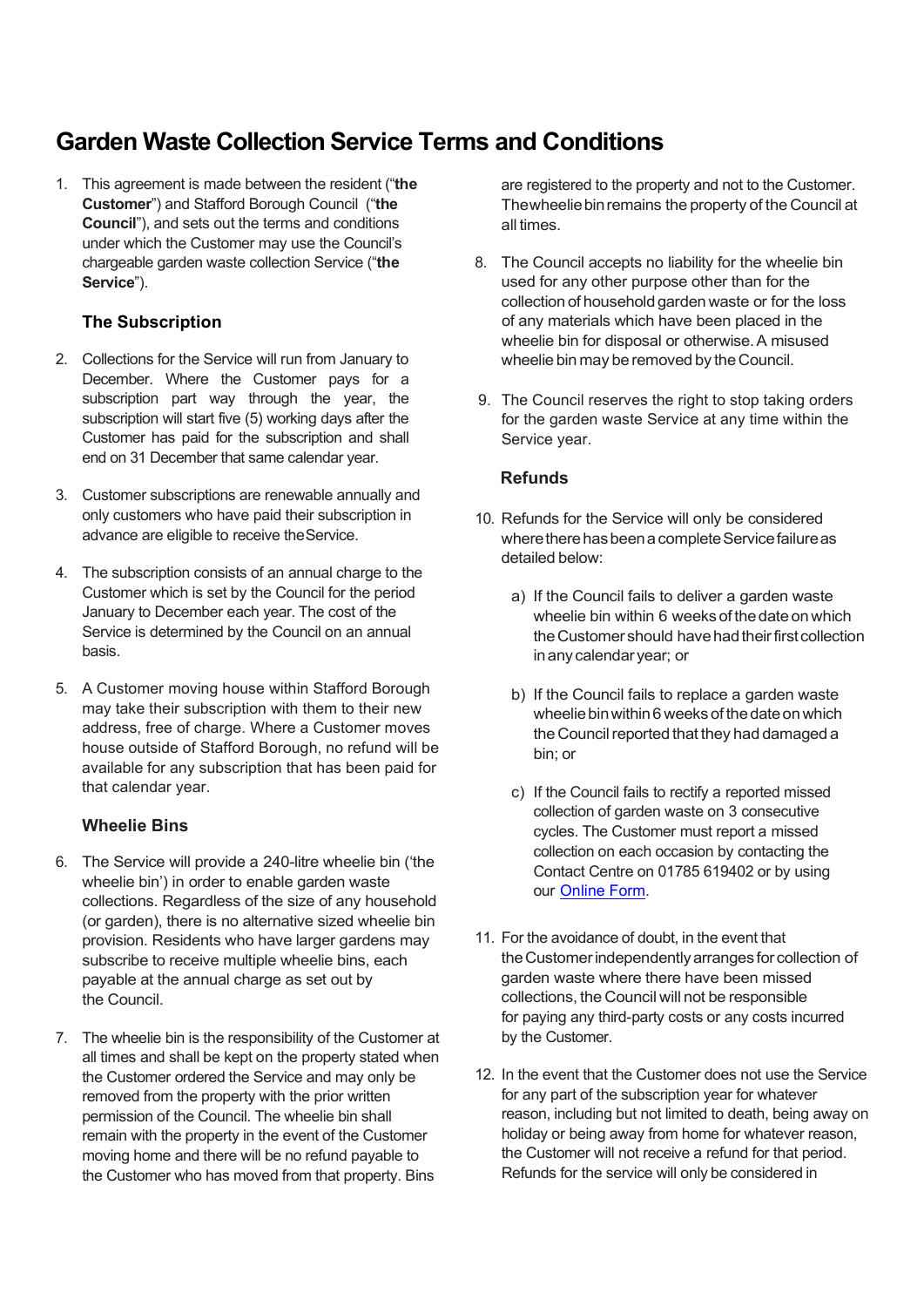accordance with clause  $10 (a) - (c)$ .

 13.If a refund event under clause 10 occurs, the Customer shall make a claim within 3 months from the end date of the annual subscription being 31st December. For the avoidance of doubt the final date to make a claim for a refund will be 31st March of the following year.

## Presentation of Wheelie Bins for Collection

- 14. In using the Service, the Customer accepts that:
	- a) they may only use the designated paid for wheelie bins provided by the Council for the collection of garden waste.Thewheeliebin once a fortnight by 7am on the allocated day of collection at the boundary of the property at the same location point as the blue/green bin, unless a prior arrangement for an assisted collection has been agreed with the Council. The wheelie bin must be retrieved by the Customer as soon as possible after collection; must be displayed and presented for collection
	- b) the wheelie bin must display the permit sticker that is issued by the Council upon payment of the first annual charge. It is the responsibility of the Customer to display the permit on the wheelie bin. The permit must be displayed underneath the handle on the body of the wheelie bin. The bin must be positioned so that the permit is visible from the roadside on collection day;
	- c) the wheelie bin shall not be left in the middle of a pavement where it causes an obstruction to pedestrians or at the kerbside of the pavement where it may cause an obstruction to road users. It must be placed on the pavement outside of any gate, fence, hedge etc. and presented in accordance with the provisions stated at clause 13 (a) of these terms and conditions;
- 15. If a wheelie bin is not presented properly in accordance with clause 14 above on the Customer's allocated day for collection, the wheelie bin cannot be reported as missed and will not be considered a missed collection for the purpose of clause 10.
- 16. The permit is non-transferable and cannot be shared with anyone else in the event the Customer decides not to use the Service.

## Accepted Waste and Compliance

- 17. Customers may use the Service for the collection of all items of household garden waste; no trade waste is permitted. Any waste or matter not specified on the Council's website will be deemed as non-permitted waste. The Customer is not permitted to use the Service for the collection of non-permitted waste. If non-permitted waste is presented for collection using the Service, it will not be collected.
- 18. If, at a given property, persistent non-compliance in accordance with these terms and conditions occurs, i.e. repeated instances of attempts to use the Service for the collection of non-permitted waste, the Council will, if necessary, consider withdrawing the Service to such customers without any refund.
- 19. The lid of the wheelie bin containing the garden waste must be fully closed. The Council reserves the right not to empty a bin when the lid is not fully closed as this may cause damage to the lid whilst being mechanically emptied. The wheelie bin containing the garden waste must not be compacted so densely that the bin is unable to be emptied. If the wheelie bin is compacted too densely, the Council reserves the right not to empty the bin. If the householder persistently does not comply with the requirements contained in this clause, the Council reserves the right to remove the wheelie bin and cancel the Service to the Customer, without refund.
- 20. The Council reserves the right not to empty/ collect any wheelie bin that in its reasonable opinion poses a health and safety risk to operatives (e.g. the bin is filled to such a weight as to make the moving or emptying process hazardous to operatives), and may require the Customer to take steps to reduce the risk to operatives before any further attempt to empty the bin or collect the garden waste is undertaken.
- 21. The Council reserves the right to alter the collection day and will endeavour to provide adequate notice to householders that would be affected by the alteration. The Council shall use reasonable endeavours to complete its performance of the Service in the times agreed. Time will not be of the essence in the performance of the Service.

# Lost or Damaged Wheelie Bins

22. The Council reserves the right to charge the

 Customer for a replacement wheelie bin in the event of any loss (including theft) or damage to the wheelie bin. Such charge will include the cost of the wheelie